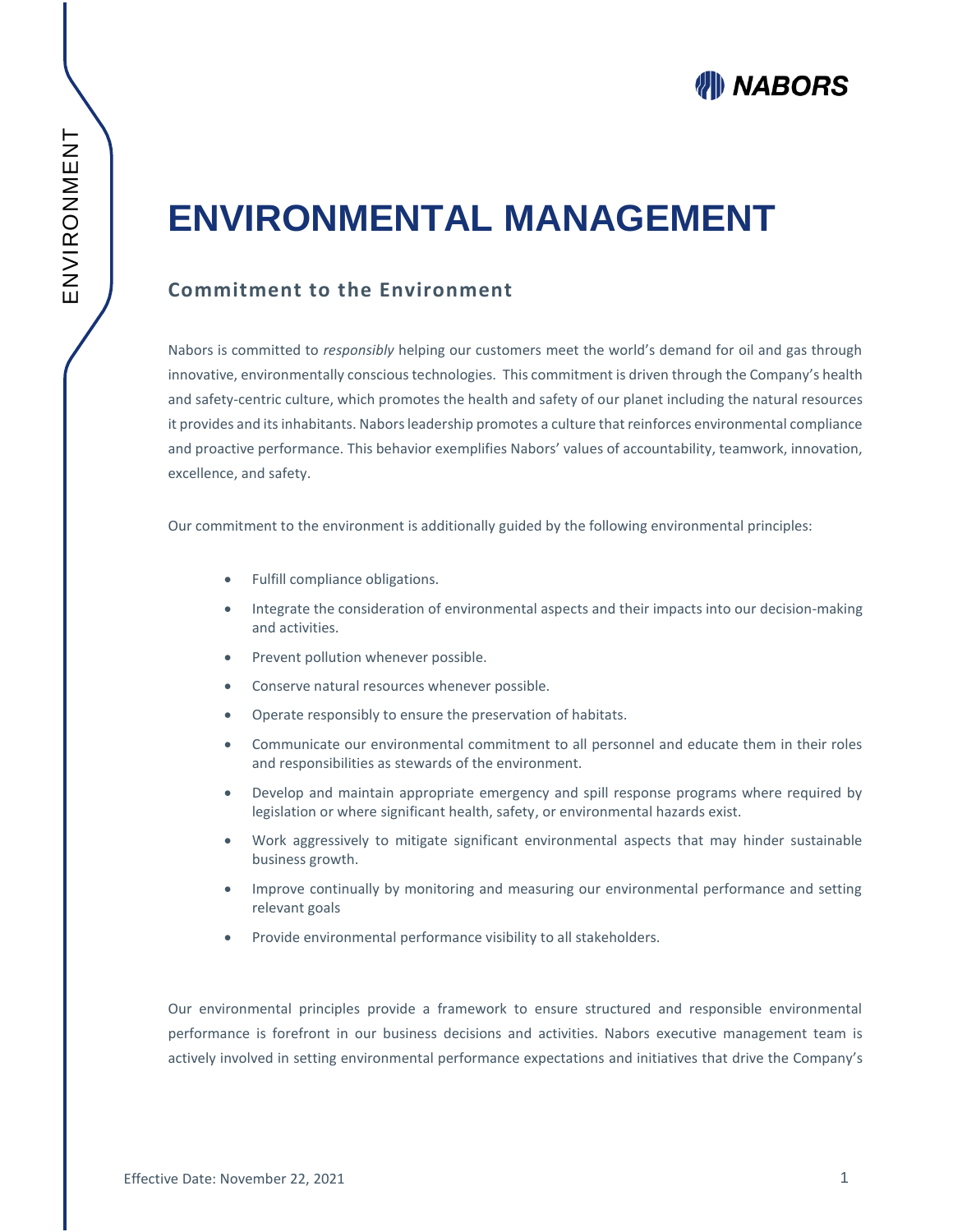

Journey to Excellence continuous improvement process and Mission Zero<sup>1</sup>. Monthly progress updates are provided to our executive team. Our Chief Administrative Officer ultimately oversees the company's environmental program progress and provides quarterly updates to other stakeholders.

#### **Integrated Management Systems**

Our Health, Safety, and Environmental Management System (HSE MS) establishes a set of expectations for all our global operations. The HSE MS consists of nine interrelated elements that help identify and mitigate health, safety, and environmental risks to our employees, the environment, and the communities in which we have the privilege of operating. Elements in the HSE MS include: Management Commitment & Employee Engagement, Risk Assessment and Management, Environmental Stewardship, Training, Emergency Preparedness, Event Reporting & Corrective Actions among others.

As an extension of the HSE MS, the Company deploys an Environmental Management System (EMS) to better manage environmental risks and opportunities and ensure compliance with applicable environmental laws, regulations, and accepted industry standards in areas where such laws and regulations do not exist. These standards apply not only to our employees – our vendors and supplier partners also are expected to comply with them, as set out in our Vendor Guidelines.

To ensure the most effective EMS, Nabors has committed to alignment with the International Standards Organization's (ISO). We have obtained ISO 14001:2015 Environment Management System certification in Colombia (with Bureau Veritas), Mexico (with Lloyds Registered Quality Assurance), and Oman (with LMS Certification Limited). Nabors is actively working to improve our current environmental management system to meet or exceed ISO standards across global operations. As an operational control within the EMS, the Company implements an Energy Management Standard in our manufacturing, drilling rigs, and facilities. This manual is aligned with the ISO 50001 standard and is utilized for identifying significant energy sources and implementing measures to effectively reduce energy use.

The EMS requires annual training to ensure responsible personnel are aware of environmental requirements to meet related legal requirements and any additional expectations as defined by Nabors. Employees must submit a record of any environmental non-compliance or deviation from the HSE MS and EMS. Environmental

 $\overline{a}$ 

<sup>&</sup>lt;sup>1</sup> See reference material: HSE-POL-001 HSE Mission Statement.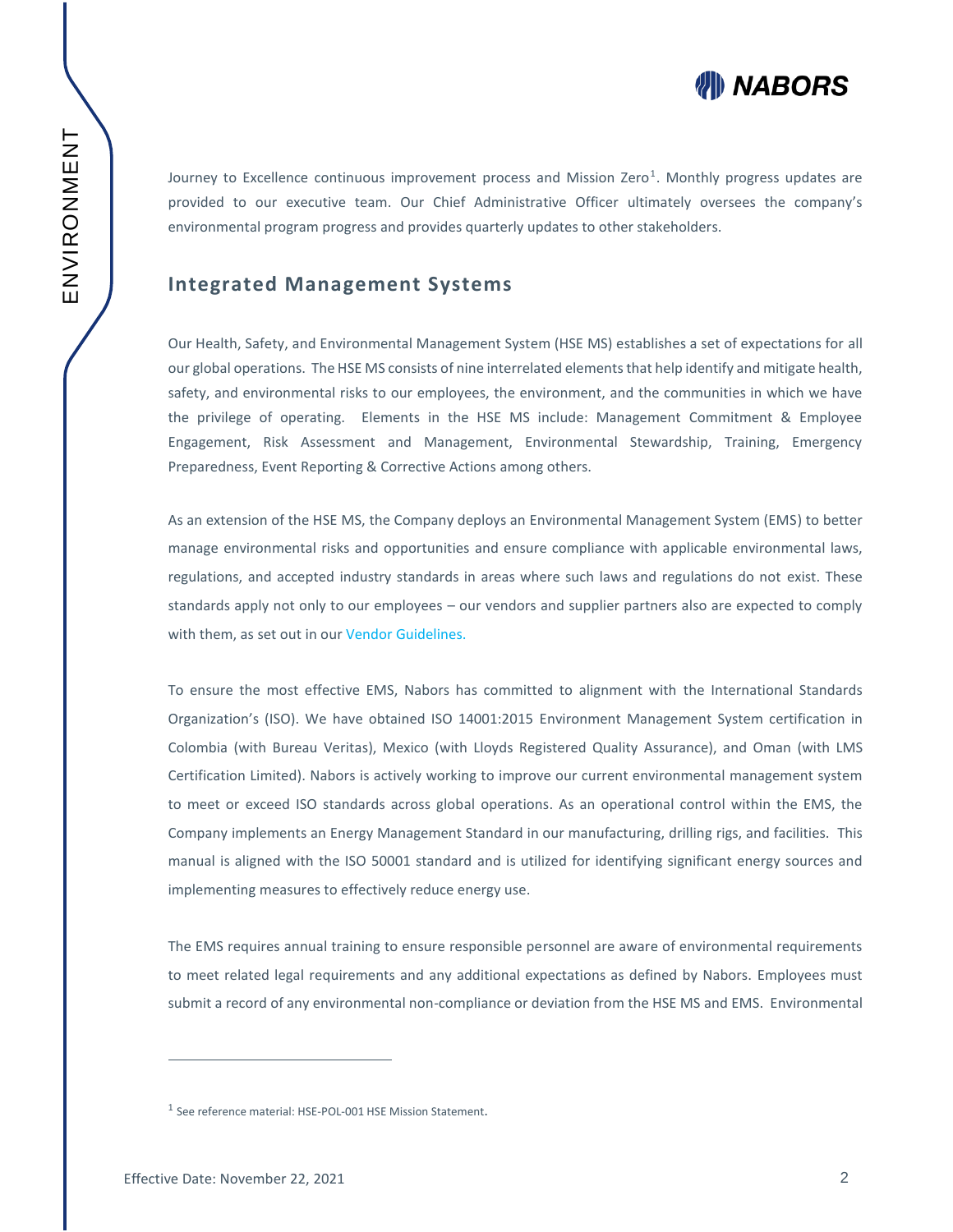**WIII NABORS** 

performance metrics are reviewed monthly to identify areas of opportunity and drive continuous process improvement.

### **Environmental Risk and Opportunity Assessments**

From the Arctic Circle to tropical rainforests, our operations take us to some of the most remarkable corners of the earth. Nabors recognizes the need to preserve the environments we operate in. Our assets and major projects are routinely assessed for actual and potential environmental improvement opportunities or impacts both at a corporate and business unit (BU) level.

Nabors has developed a risk-based process to assess environmental aspects with the goal of eliminating or minimizing our business activities' impact to the environment. This risk-based process includes assessing compliance obligations<sup>2</sup>, natural resource (water, land, and energy) use; how use of natural resources may impact biodiversity and local communities; and our business activities potential to generate waste and pollution amongst other things. Where significant risk for impact have potential to exist or where required by compliance obligations, operational controls (processes / procedures / management plans) are created as part of the EMS and implemented.

Additionally, our risk-based process allows for identification of improvement opportunities including the rehabilitation or restoration of land areas impacted by our operations and supporting activities, pollution prevention opportunities, energy-use reductions and transition to renewable sources, and water consumption reductions and recycling opportunities. We continually evaluate viable methods to have a positive impact on the environment. Some examples include:

• At our Houston corporate office, we began a recycling program for business waste to learn the improper disposal of a single piece of material in the incorrect container could contaminate the entire bin. The compromise turned out to be single stream recycling, a process where all trash and recyclables are gathered and then sorted offsite.

 $\overline{a}$ 

<sup>2</sup> **Compliance Obligations** means legal requirements and other requirements that an organization has to comply with and other requirements that an organization has to or chooses to comply with.

Note to entry: Compliance obligations can arise from mandatory requirements, such as applicable laws and regulations, or voluntary commitments, such as organizational and industry standards, contractual relationships, codes of practice and agreements with community groups or non-governmental organizations. (ISO 14001:2015 definition)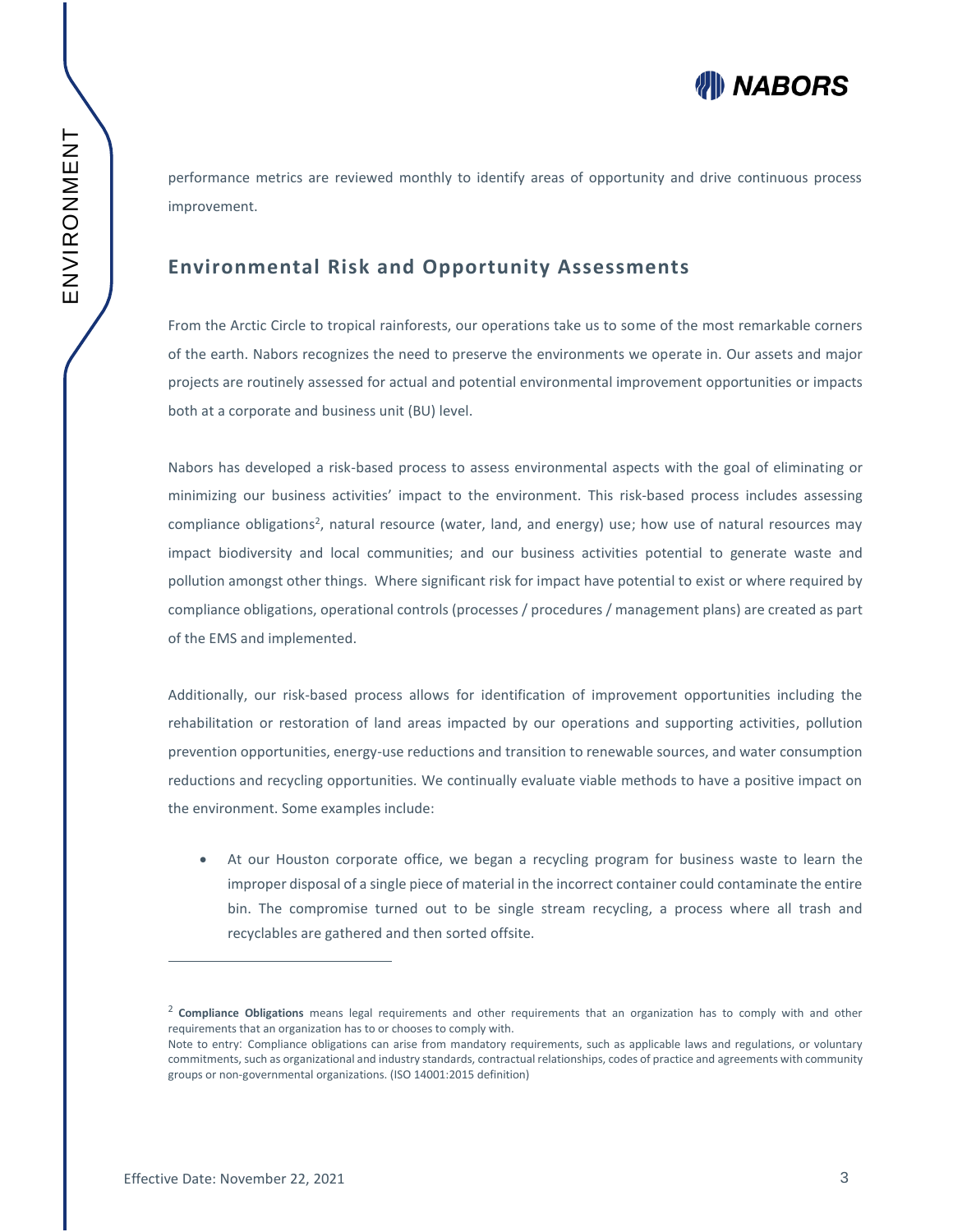

- Our Safah base in Oman redirected water discharge after construction of their treatment plant. Now, five years later, a healthy strand of trees encircles miles of perimeter around the facility in the middle of the arid desert.
- Mexico offshore base in Campeche bay has supported sea turtle conservation projects of local species such as Tortuga Blanca (Chelonia mydas) a species in danger of extinction.
- Mexico and Colombia operations have executed conservation projects by replanting trees in different areas.
- Venezuela base supported environmental initiative campaigns to recover water body and land in Maracaibo lake.
- Wash bays at facilities across the US have implemented reclamation units that filter wastewater used in parts cleansing and recirculate it back into the bays for reuse.
- By retrofitting our drilling rigs with energy-efficient LED lights and replacing engines with battery banks.
- Indonesia implemented the use of water based quick-breaker cleaner for cleaning the equipment (environmentally-friendly liquid). Indonesia office is using LED lights (advantages is electricity reductions).
- Kazakhstan implemented bi-fuel engines to reduce ecological impact of using gas or LPG project.

#### **Waste Management**

Our environmental program offers a waste management system that enables Nabors to optimize efficiencies and minimize waste to reduce our impact on the environment. At Nabors, waste management applies a waste hierarchy that outlines expected operating practices and requirements necessary to reach these objectives. The hierarchy focuses on preventative measures promoting source reduction, reuse, and recycling over disposal. The waste management system is designed to ensure awareness and compliance with compliance obligations, employee competency, and measure and monitor environmental performance.

Properly managing nonhazardous and hazardous waste (industrial or office waste<sup>3</sup>) from Nabors' operations mitigates environmental impacts, promotes safe operations, and protects human health. Nabors focuses on proactively reducing waste from our operations, recycling recyclable materials, and effectively managing residual wastes. Paper/packaging waste, used oil, and scrap metal are a few of the Company's industrial waste

 $\overline{a}$ 

<sup>3</sup> **Industrial waste (production waste)** is defined as end-stage waste that is generated from industrial activities (manufacturing, **production**, maintenance activities, etc.)

**Office waste (business waste)** is defined as end-stage waste that is generated from office activities (paper, packaging, food, etc.)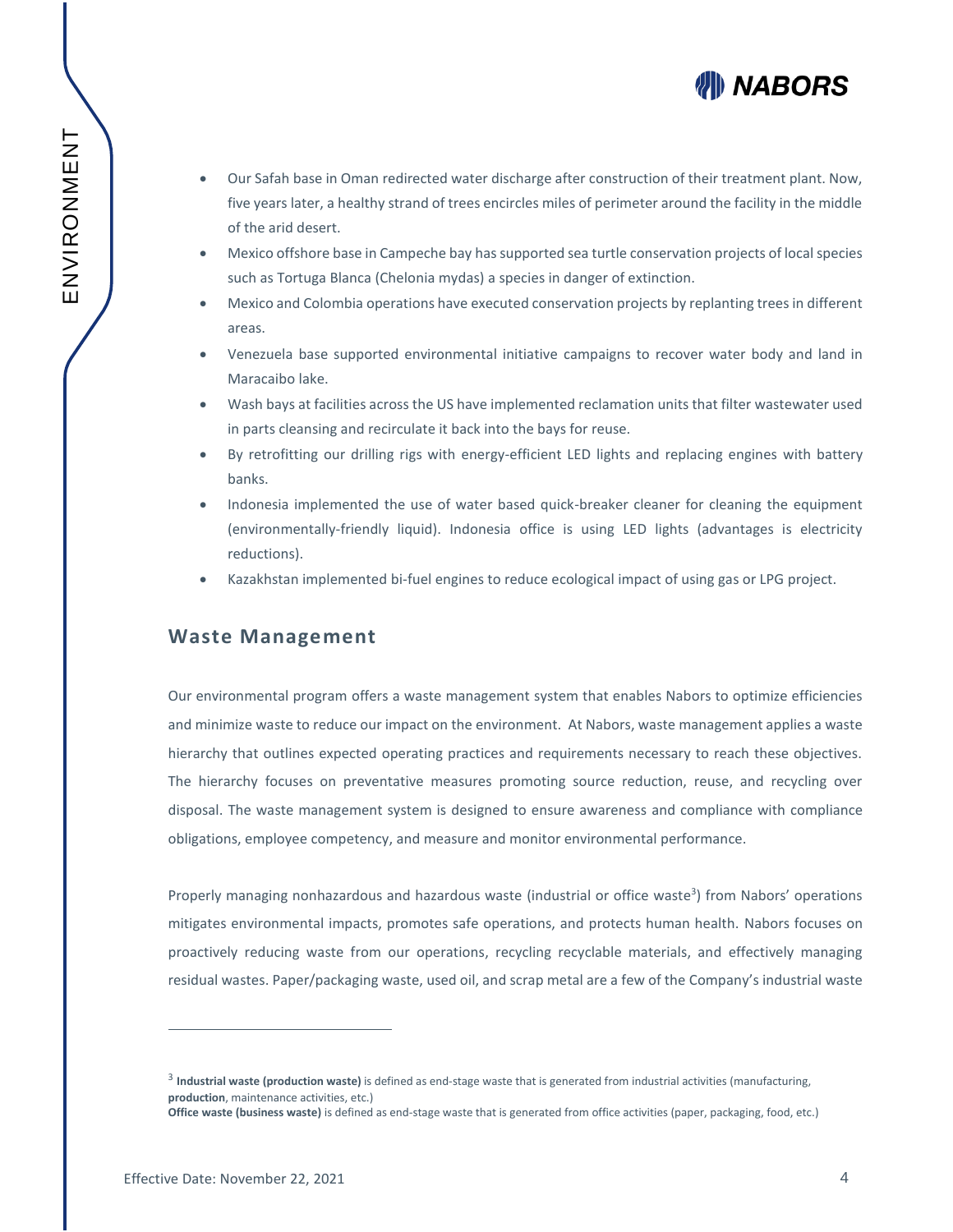

streams. All these wastes are recyclable or reusable materials and included within our recycling program. Our yard and office operations do not rely on a material level of water consumption; however, wastewater recycling is implemented where possible at our facilities. Nabors Integrated Management System establishes a standardized process for managing nonhazardous and hazardous waste (HSE-PRO-033 Waste Management System) that includes waste classification, storage, handling, transporting and disposal. Nabors has established procedure HSE-PRO-032 to define recyclable materials in Appendix 10.1 EMS Compliance Matrix.

Nabors manages waste from our global operational through prescriptive measures, including placing waste in designated, labeled containers; maintaining waste storage areas; conducting inspections; and disposing of waste based on all applicable regulations (transportation, and disposal of various operational and business materials, with waste minimization as a top priority). Our health, safety and environmental specialists assist operations with waste classification, disposal, and reporting. This process, combined with training and compliance audits, forms the basis of our waste management approach.

Our waste management standards prioritize source reduction, recycling and reuse, and conservation of natural resources as well as provide guidelines for safe storage and disposal of waste generated. Waste requiring disposal must be handled within applicable legal guidelines. We additionally request assurance from our customers that waste generated at work sites is managed in accordance with legal guidelines and regulations. Nabors standards on specific waste management requirements are defined, available to all employees, and reinforced through annual training.

#### Biodiversity Program

#### **Drilling Operations**

Wellsite location and construction is selected by our customers; however, as part of our best-in-class services, we support our customers by strictly adhering to their biodiversity management plans when applicable and continually assessing environmental issues that are material to our business to support their operations. Accidental releases to the environment account for one of the top risks to biodiversity from drilling operations that the Company can directly affect. Nabors highly prioritizes the prevention of accidental releases and implements the following at **100%** of our working drilling rigs (onshore and offshore):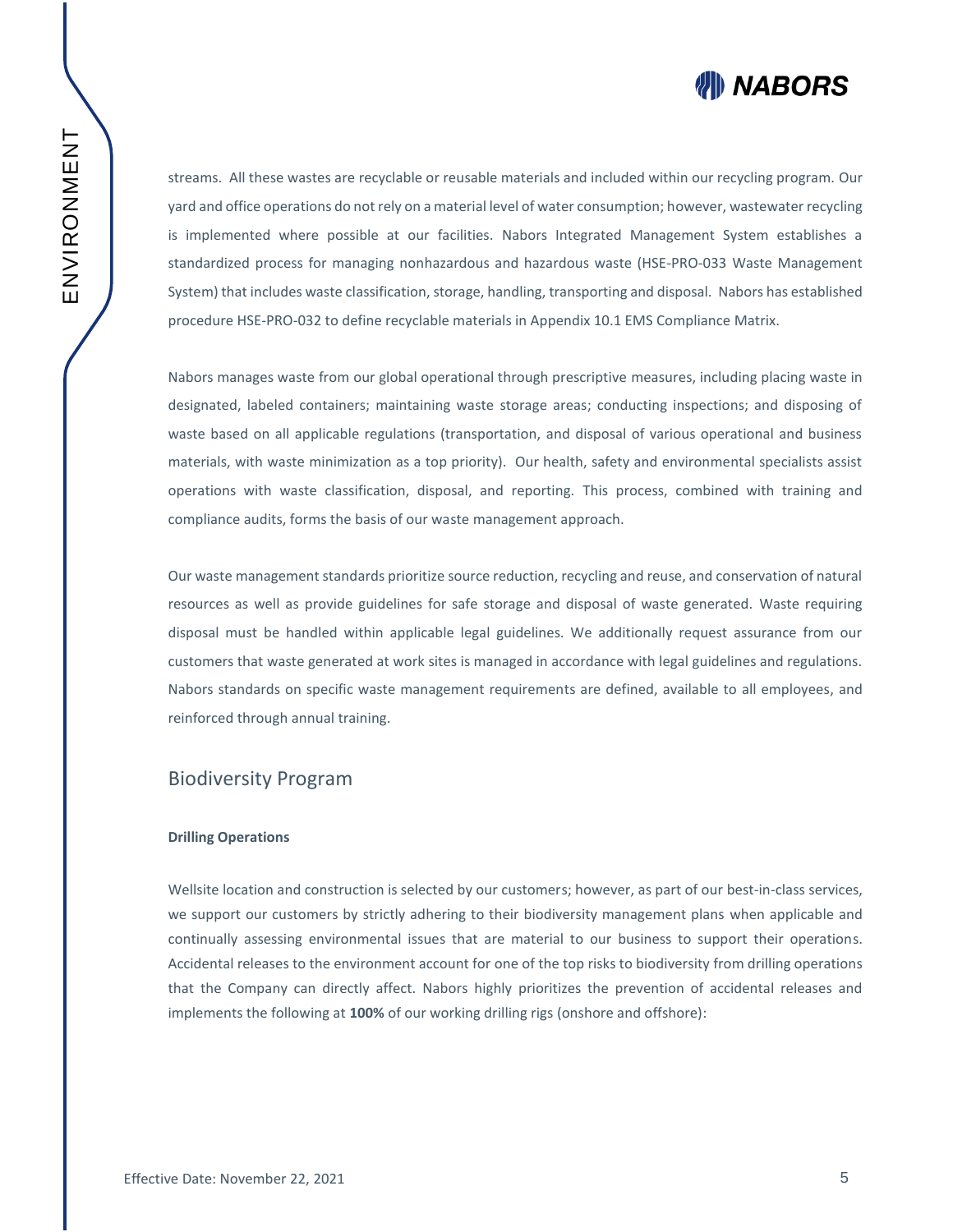# WII) NABORS

- Emergency spill drills.
- Spill prevention plans.
- Emergency response plans.
- Systematic preventive maintenance work orders to all our equipment to prevent unintentional leaks.
- NDT (non-destructive test) inspections to detect failures in hydraulic systems and HP equipment.
- Walk the line procedure (HP valve alignment) for verification and validation purposes to avoid unintentional release.
- Secondary containment for diesel tanks.
- Well control assessments (VerifyIT application for WC drills), well control equipment certifications per API standards and frequent HP testing to all well control equipment to guarantee the integrity of the well control equipment.
- Environmental section incorporated in the COE (Crown Of Excellence audits).
- Environmental standards in Equipment Standards manual.

With innovation as one of our values, Nabors has re-thought our drilling rig designs in efforts of reducing drilling operations' ecological footprint by lessening the amount of land required to complete drilling activities. Nabors has designed the PACE X Rigs to locate several rig components into the substructure and rig floor with proper safeguards per API regulation which represents 15% less ground surface area than the traditional to operate and our SMART stack-out process uses 60% less ground surface than traditional process which helps Nabors to minimize the impact on flora and fauna in the area.

At some international areas (Mexico and Colombia), risk studies are performed to measure and monitor noise, vibration and illumination as part of our local compliance regulation or client requirements.

#### **Facilities**

Nabors is committed to the protection and preservation of biodiversity, ecosystems, and habitants. As far as reasonably practical, the Company strives to operate within established facilities removing the need for additional land disturbances. Biodiversity is included as environmental risk criteria to be assessed at each facility leased, managed in, or adjacent to protected areas and areas of high biodiversity value outside protected areas prior to any significant operational changes. To mitigate significant impacts, Nabors implements operational controls that minimize risk our business activities may pose to biodiversity, ecosystems, or habitats.

These controls are designed to protect sensitive wildlife areas, flora and fauna, air, soil, water, ecosystems, conservation areas, and human factor with life cycle perspective. The controls comply with applicable national